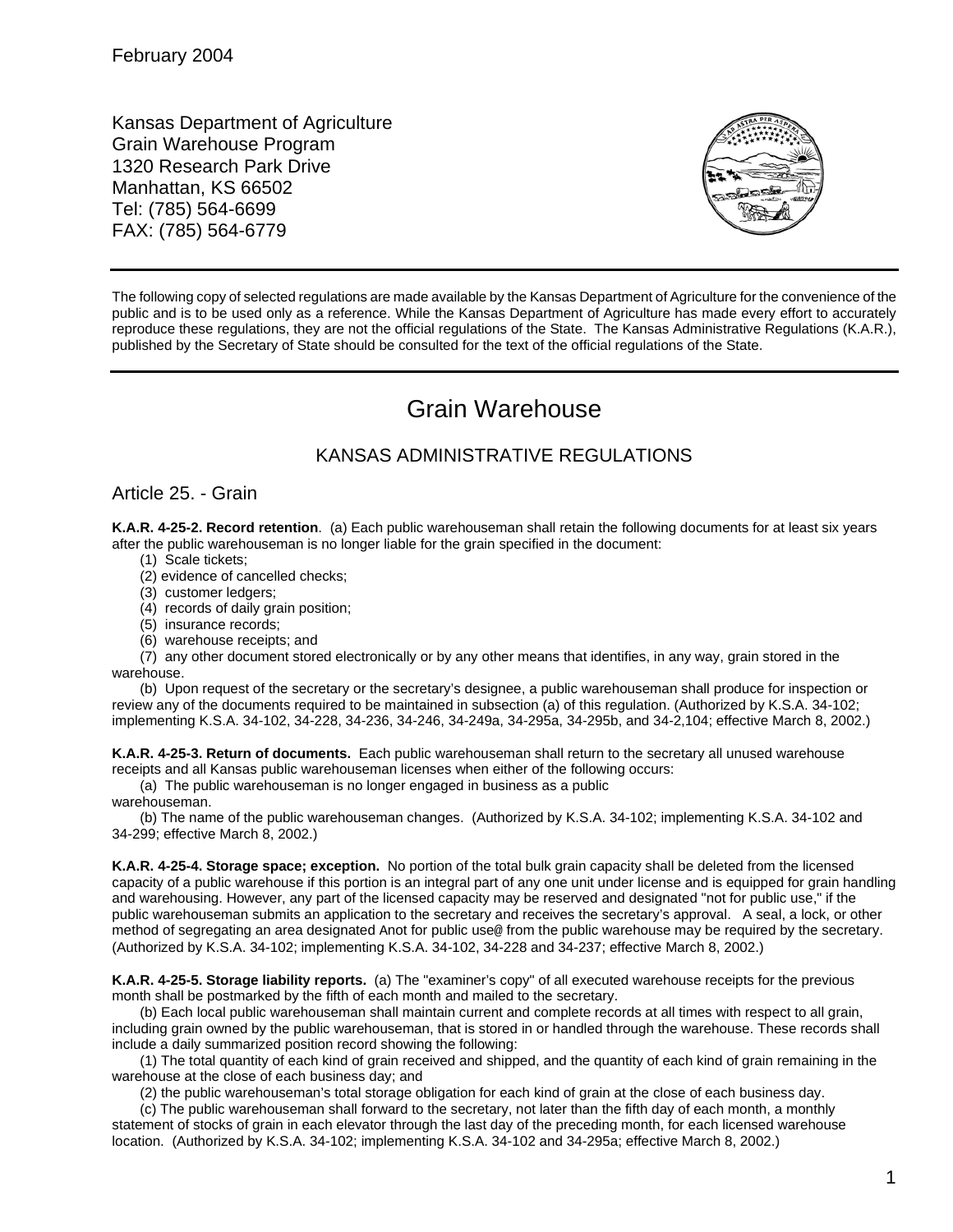**K.A.R. 4-25-6. Secretary's right to seal bins and weigh grain.** Any grain on hand for which there are outstanding warehouse receipts may be weighed and required to be stored in sealed bins or tanks by the secretary. (Authorized by K.S.A. 34-102; implementing K.S.A. 34-102 and 34-239; effective March 8, 2002.)

**K.A.R. 4-25-7. Public warehouse receipts; form.** The form used for warehouse receipts shall conform to the provisions of K.S.A. 34-239 and all other applicable sections of chapter 34 of the Kansas statutes annotated, and amendments thereto, and shall include, as a part of the form, the following statement:

"The undersigned warehouseman is not the owner of the grain covered by this receipt, either solely, jointly, or in common with others, unless otherwise stated hereon. It is hereby agreed that the grain herein described has been graded as provided by law and may be stored with other grain of the same grade; that this grain is stored under all the rights, powers, privileges, and duties provided by chapter 34 of the Kansas Statutes Annotated. This grain is fully covered by fire, lightning, tornado, and internal explosion insurance. The storage, insurance, elevation, and other charges on said grain shall be governed by the published schedule of charges, which includes any legal change, in effect during the period from date of receipt of the grain until sold or delivered to the above named depositor or the depositor's order." (Authorized by K.S.A. 34-102; implementing K.S.A. 34-102, 34-238, and 34-239; effective March 8, 2002.)

**K.A.R. 4-25-8. Scale tickets; inbound form.** (a) When a depositor leaves grain in any warehouse licensed under the provisions of chapter 34 of the Kansas statutes annotated, and amendments thereto, the grain shall be weighed and graded as provided by the laws and regulations of the state of Kansas.

(b) Each scale ticket shall be plainly marked "inbound," shall be serially numbered, and shall contain at some convenient, conspicuous point the phrase "approved by the Kansas Department of Agriculture." Each ticket shall also include lines designated for the following:

(1) The name of the licensee;

(2) the date;

(3) the name of the depositor;

(4) the gross weight;

(5) the tare weight;

(6) the net weight, and a designation of whether the driver is on or off the truck;

(7) the test weight;

(8) the price;

(9) the kind of grain; and

(10) the signature of the licensee or duly authorized agent.

Each scale ticket may contain additional information if the additional information has received the prior approval of the secretary, but scale tickets shall be used only for grain received by the public warehouseman.

(c) Each public warehouseman shall keep a copy of the scale tickets, including voided tickets, in numerical order. The public warehouseman shall furnish a copy of these tickets to an authorized examiner of the Kansas department of agriculture upon demand. (Authorized by K.S.A. 34-102; implementing K.S.A. 34-102 and 34-233; effective March 8, 2002.)

**K.A.R. 4-25-9. Scale tickets; outbound form.** (a) When, by any means of transportation except by rail or water, a public warehouseman licensed under the provisions of chapter 34 of the Kansas statutes annotated, and amendments thereto, ships or transfers grain, grain shall be weighed as provided by the laws and regulations of the state of Kansas.

(b) Each scale ticket shall be plainly marked "outbound," shall be serially numbered, and shall contain at some convenient, conspicuous point the phrase "approved by the Kansas Department of Agriculture." Each ticket shall include lines designated for the following:

(1) The name of the licensee;

(2) the date;

(3) the name of the customer;

(4) the gross weight;

(5) the tare weight;

(6) the net weight, and a designation of whether the driver is on or off the truck;

(7) the test weight;

(8) the price;

(9) the kind of grain; and

(10) the signature of the licensee or duly authorized agent.

Scale tickets may contain additional information if the additional information has received the prior approval of the secretary. (c) The approved scale tickets shall not be used for custom weighing or for any other purpose or use that is not pursuant to chapter 34 of the Kansas statutes annotated, and amendments thereto, and the regulations of the Kansas department of agriculture, but shall be used only for grain shipped or transferred by the warehouseman.

(d) Each public warehouseman shall keep a copy of the scale tickets, including voided tickets, in numerical order. The public warehouseman shall furnish a copy of these tickets to an authorized examiner of the Kansas department of agriculture upon demand. (Authorized by K.S.A. 34-102; implementing K.S.A. 34-102 and 34-233; effective March 8, 2002.)

**K.A.R. 4-25-10. Grain bank grain.** (a) Grain bank grain shall be considered to be the same as storage grain and shall be subject to the same regulations as those for storage grain. For grain that is processed by each public warehouseman in whose warehouse the grain was originally deposited for processing, the minimum load out and receiving charges may be zero.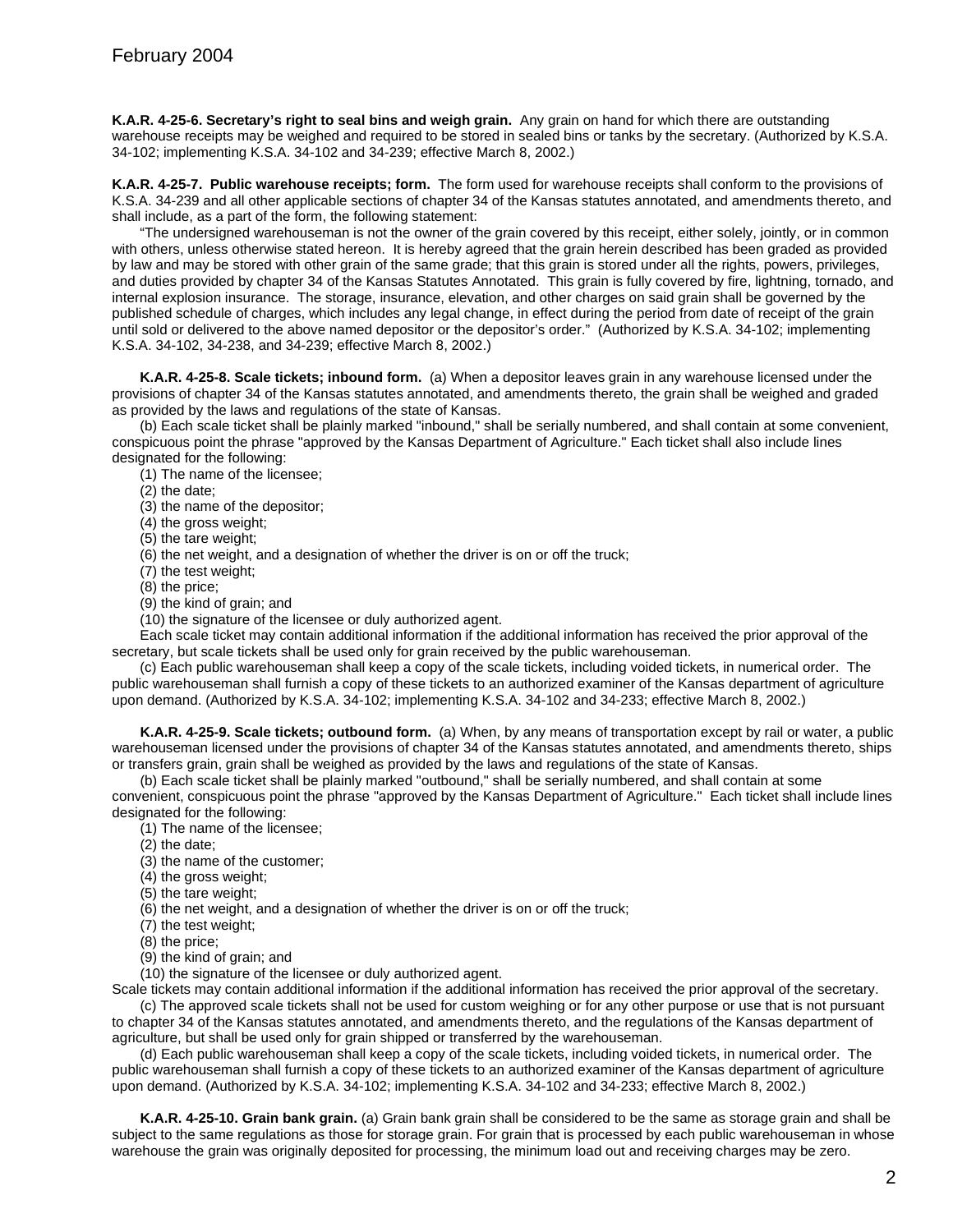(b) Grain bank grain shall be entered into the records of the public warehouseman as a liability in the same manner as that for other storage grain for which the public warehouseman is liable. Grain bank grain shall be accounted for on an individual depositor basis and shall not be shown as a part of the total grain bank grain obligation. The records for grain bank grain shall be kept on a pound, bushel, or hundredweight basis for the grain deposited. (Authorized by K.S.A. 34-102 and 34- 227b; implementing K.S.A. 34-227b; effective March 8, 2002.)

**K.A.R. 4-25-11. Allowance to licensed warehouses for the purpose of handling and storage of dry edible beans.** For the purpose of allowing public licensed warehouses to handle and store dry edible beans, the definition of the word "grain" in K.S.A. 34-223, and amendments thereto, shall include dry edible beans. (Authorized by K.S.A. 34-102; implementing K.S.A. 34-102 and 34-223; effective March 8, 2002.)

**K.A.R. 4-25-12. Financial statements.** (a) The financial statement of an applicant for a license or the financial statement of an existing grain warehouse shall show that current liquid assets equal or exceed current liabilities. If liabilities exceed liquid assets, the bond required by K.S.A. 34-229, and amendments thereto, may be amended to cover the deficiency, or an unused line of credit available to pay the depositor may offset the deficiency.

(b) If current liabilities exceed current liquid assets, the public warehouseman shall comply with subsection (a) of this regulation within 60 days from the date the secretary receives the financial statement that shows any deficiency.

(c) For the purposes of this regulation, liquid assets shall not include deferred income taxes or residential property. (Authorized by K.S.A. 34-102; implementing K.S.A. 34-102, 34-228, and 34-229; effective March 8, 2002.)

**K.A.R. 4-25-13. Appraisals.** (a) If the financial statement of a public warehouseman does not reflect assets sufficient to comply with the net worth requirements of K.S.A. 34-228, and amendments thereto, the public warehouseman may acquire an appraisal. Each appraisal prepared pursuant to this regulation shall be performed by an independent appraiser certified by a generally recognized appraisal society. Each public warehouseman shall submit credentials for the appraiser upon request of the secretary.

(b) Surplus designated under an appraisal shall be discounted by 30 percent to account for estimated unrealized capital gains at the time of the disposition of any grain for which the public warehouseman is liable.

(c) An appraisal prepared according to this regulation may be relied upon by the secretary for up to the fourth anniversary of completion of the appraisal. (Authorized by K.S.A. 34-102; implementing K.S.A. 34-102 and 34-228; effective March 8, 2002.)

**K.A.R. 4-25-14. Successor agreement.** (a) In each successor's agreement, grain in open storage, grain bank grain, or warehouse receipts shall be identified separately. The public warehouseman whose liability is being assumed shall report within five days of closing, or within a reasonable time approved by the secretary, the amount of each commodity stored in the warehouse and shall identify the grain as grain in open storage, grain bank grain, or grain subject to a warehouse receipt. The report shall be submitted in writing on a form prescribed by the secretary.

(b) The report specified in subsection (a) of this regulation shall not be required if the change in the ownership is a change only in the name of the grain warehouse. (Authorized by K.S.A. 34-102; implementing K.S.A. 34-102 and 34-228; effective March 8, 2002.)

**K.A.R. 4-25-15. Definition of 12-month period.** The inspection required by K.S.A. 34-228, and amendments thereto, shall be conducted at least once in the 12-month period commencing July 1 of each year. (Authorized by K.S.A. 34-102; implementing K.S.A. 34-102 and 34-228; effective March 8, 2002.)

**K.A.R. 4-25-16. Fees and charges.** (a) The annual fee for a public warehouse license shall be computed as follows, based on the capacity of the public warehouse:

| Capacity in Bushels            | <b>Annual Fee</b> |
|--------------------------------|-------------------|
|                                |                   |
|                                |                   |
|                                |                   |
|                                |                   |
|                                |                   |
|                                |                   |
|                                |                   |
|                                |                   |
|                                |                   |
|                                |                   |
|                                |                   |
|                                |                   |
|                                |                   |
|                                |                   |
|                                |                   |
| 2,500,001 to 5,000,0001,750.00 |                   |
| 5,000,001 to 7,500,0002,100.00 |                   |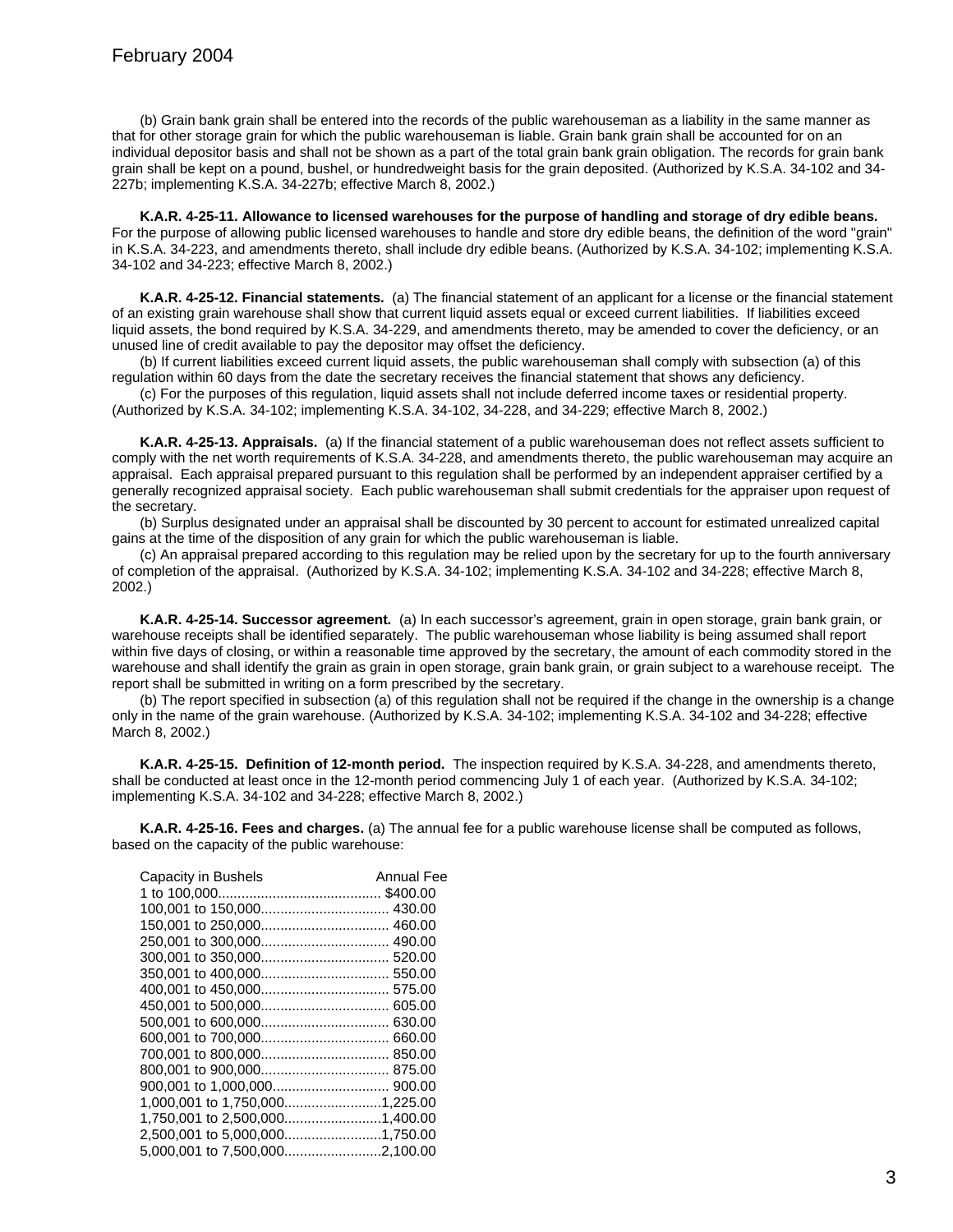| 10.000.001 to 12,500,0002,600.00                |  |
|-------------------------------------------------|--|
| 12,500,001 to 15,000,0002,800.00                |  |
| 15.000.001 to 17,500,0003,000.00                |  |
| 17,500,001 to 20,000,0003,225.00                |  |
| Over 20,000,000 bushels add 350.00              |  |
| for each 2,500,000 bushels or fraction thereof. |  |

(b) The charge for amending a warehouse license shall be \$300.00.

(c) The charges for each special or requested examination of a warehouse shall consist of the following:

(1) \$50.00 per hour for each examiner, with a required minimum charge of four hours;

(2) subsistence expenses for each examiner; and

(3) mileage expenses for each examiner, which shall be charged, per mile driven, at the rate per mile determined by the secretary of administration pursuant to K.S.A. 75-4607, and amendments thereto.

(d) The license fee shall be the applicable amount specified in the fee schedule in subsection (a) plus \$500 for each functional unit. Each public warehouseman shall pay the hourly rate, subsistence, and mileage expenses identified in subsection (c) of this regulation for examinations necessitated by changes in storage capacity, including conditional storage space of a licensed warehouse, or by the need to confirm that a warehouse is empty. Any other charge or requirement identified in statute or regulation shall apply to the conditional or empty storage space of a public warehouse.

(e) Each public warehouseman shall pay the hourly rate, subsistence, and mileage expenses identified in subsection (c) of this regulation for examinations necessitated by changes in storage capacity, including the addition of conditional storage space in a licensed warehouse, or by the need to confirm that a warehouse is empty. Any other charge or requirement identified in statute or regulation shall apply to the conditional or empty storage space of a public warehouse. (Authorized by K.S.A. 34-102; implementing K.S.A. 34-102 and 34-228; effective March 8, 2002; amended, T-4-12-16-03, Jan. 1, 2004; amended Feb. 6, 2004.)

**K.A.R. 4-25-17. Transfer of grain between public warehouses.** (a) A public warehouseman, as defined by K.S.A. 34-223, and amendments thereto, who lacks sufficient space and desires to transfer grain for which valid receipts have been issued may transfer this grain either by physical movement of the grain or by other methods approved by the secretary as standard industry practice, subject to the following requirements:

(1) The shipping public warehouseman shall immediately notify the secretary before the transfer of receipted grain. This notice to the secretary shall include the location where the grain will be transferred for storage. The shipping public warehouseman shall also provide written notice to all depositors who hold receipts for grain that the shipping public warehouseman may forward grain deposited on a commingled basis.

(2) For purposes of this regulation, a licensed public warehouse shall mean a warehouse operated by a public warehouseman who holds a valid license under the U.S. warehouse act for grain, or a public warehouse operated by a public warehouseman who holds a valid warehouse license for the public storage of grain or rice, issued by a state that has financial, bonding, and examination requirements for the benefit of all depositors.

(3) The shipping public warehouseman shall promptly obtain nonnegotiable warehouse receipts from the receiving public warehouseman for all transferred grain. The receipts shall be kept on forms furnished by the secretary pursuant to K.S.A. 34-238 and amendments thereto.

Receipts shall not be used in any other manner except as provided by Kansas statute. The receipts shall be retained by the shipping public warehouseman to be presented to and used by department examiners in lieu of an on-site inventory. The grain covered by these receipts shall not be the property of either the receiving or shipping public warehouseman but shall be held in trust by both parties solely for the benefit of the depositors whose bailed grain was transferred individually or collectively, and the depositor or the depositor's transferee shall retain title to it.

(4) The shipping public warehouseman's bond shall be increased to consider the addition of the transferred grain to the licensed capacity of the public warehouse with the net worth requirements based on the total of the licensed capacity and the forwarded grain. The bond amount shall not be required to be more than \$500,000 unless necessary to cover a deficiency in net worth to meet the requirements of K.S.A. 34-228, and amendments thereto.

(5) The shipping public warehouseman shall continue to retain that individual's obligations to the owners for all grain deposited in the public warehouse for storage, whether forwarded or retained, and shall redeliver the grain upon demand to the depositor or the depositor's transferee at the public warehouse where the grain was first deposited for storage.

(6) Nothing in this regulation shall diminish either the right of the owner of the grain to receive on delivery or the obligation of the public warehouseman of a licensed public warehouse from which the product is transferred to deliver, to the owner, grain in the amount and of the kind, quality, and grade specified by the warehouse receipts or other evidence of storage.

(7) If it is the shipping public warehouseman's obligation by terms of the warehouse receipt or by any other agreement to insure the grain subject to the transfer, that individual shall in accordance with K.S.A. 34-236, and amendments thereto, keep this grain insured in that individual's own name or transfer the grain only to a public warehouse where the grain is fully insured.

(b) A shipping public warehouseman may transfer stored grain, as defined by K.S.A. 34-223, and amendments thereto, by complying with the provisions of paragraphs (a)(2), (a)(5), (a)(6), and (a)(7) of this regulation. (Authorized by K.S.A. 34-102; implementing K.S.A. 34-102 and 34-241; effective March 8, 2002.)

**K.A.R. 4-25-18. Credit for unexpired portion of license on new or amended license.** A successor to a current license holder may prorate the unused portion of the license fee to reduce the amount of a new license fee if the change in the